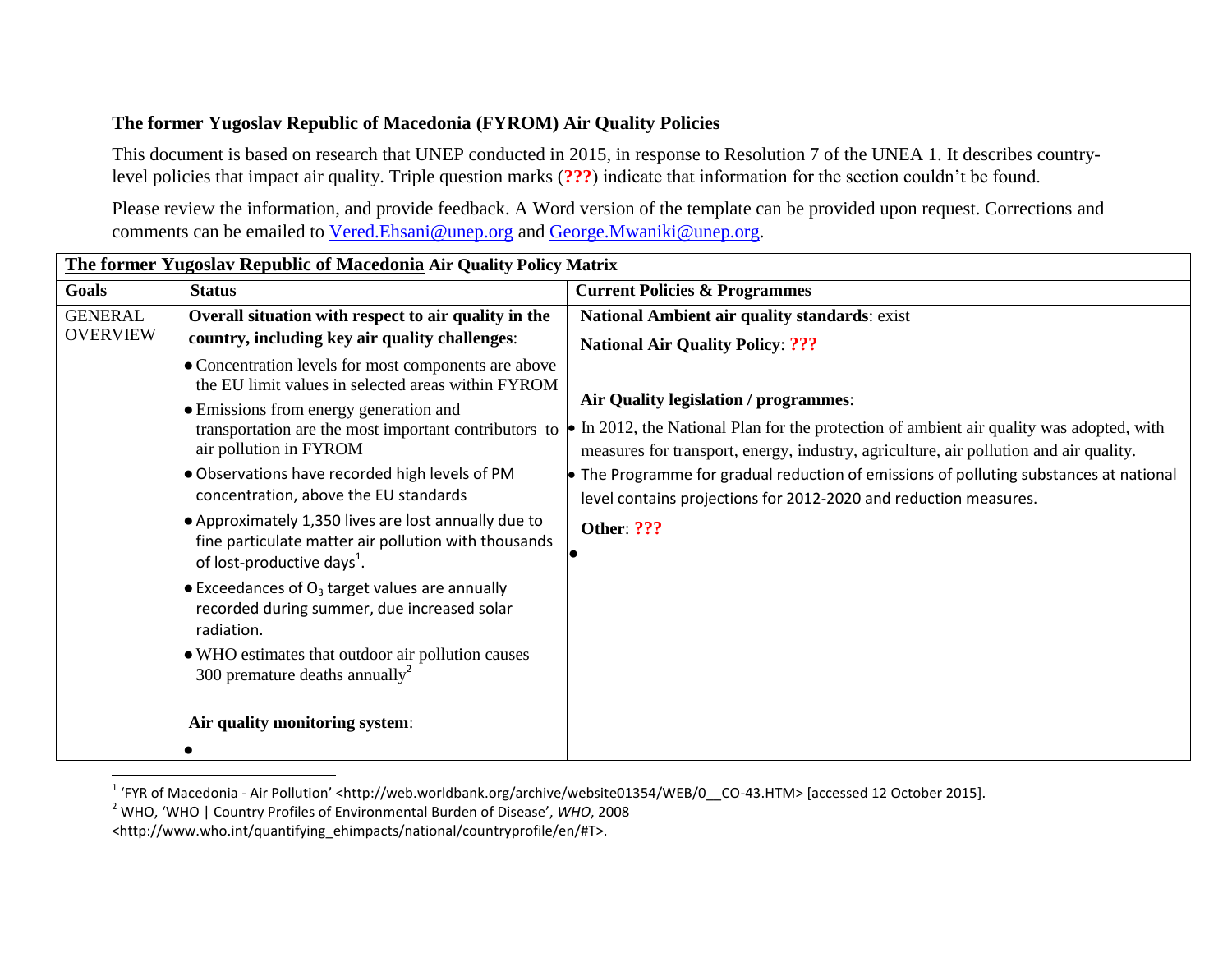| <b>REDUCE</b><br><b>EMISSIONS</b><br><b>FROM</b><br><b>INDUSTRIES</b> | Industries that have the potential to impact air                                                                                                                                                                               | <b>Emission regulations for industries: ???</b>                                                                                                                                |
|-----------------------------------------------------------------------|--------------------------------------------------------------------------------------------------------------------------------------------------------------------------------------------------------------------------------|--------------------------------------------------------------------------------------------------------------------------------------------------------------------------------|
|                                                                       | quality:<br>• Air pollution from industrial installations emanates<br>from the following: food processing, beverages,<br>textiles, chemicals, iron, steel, cement, energy,<br>pharmaceuticals among others                     | <b>Small installation's emissions regulated:</b> (Yes/No) ???                                                                                                                  |
|                                                                       |                                                                                                                                                                                                                                | <b>Renewable energy investment promoted: ???</b>                                                                                                                               |
|                                                                       |                                                                                                                                                                                                                                | <b>Energy efficiency incentives:</b> (ex: Subsidies, labelling, rebates etc)                                                                                                   |
|                                                                       |                                                                                                                                                                                                                                | • The Energy Efficiency Strategy of Macedonia has recognised different areas with huge<br>potential of energy savings.                                                         |
|                                                                       | <b>GDP</b> of country: USD 10.65B in $2013^3$                                                                                                                                                                                  | • Total energy savings until 2020 that may be achieved by the implementation of the                                                                                            |
|                                                                       | Industries' share of GDP: 27.5% <sup>4</sup>                                                                                                                                                                                   | Strategy's energy programs, according to the conservative approach, are estimated at                                                                                           |
|                                                                       | <b>Electricity sources:</b>                                                                                                                                                                                                    | 130,000 MWh.                                                                                                                                                                   |
|                                                                       | • 66.4% of the installed electricity generating<br>capacity (1.953 million KW in 2010) is generated<br>from fossil fuel, 33.2% from hydroelectric plants<br>and 0.4% is generated from other renewable<br>sources <sup>5</sup> | Incentives for clean production and installation of pollution prevention                                                                                                       |
|                                                                       |                                                                                                                                                                                                                                | technologies: ???                                                                                                                                                              |
|                                                                       |                                                                                                                                                                                                                                | Actions to ensure compliance with regulations: (monitoring, enforcement, fines etc)<br>???                                                                                     |
|                                                                       | <b>Others</b>                                                                                                                                                                                                                  | • Other actions at national, sub-national and / or local level to reduce industrial<br>emissions: (can include incentives to move industries to less populated areas here) ??? |
| <b>REDUCE</b><br><b>EMISSIONS</b><br><b>FROM</b><br><b>TRANSPORT</b>  | Key transport-related air quality challenges: (ex:                                                                                                                                                                             | Vehicle emission limit: (Euro rating)                                                                                                                                          |
|                                                                       | vehicle growth, old fleet, dirty fuel, poor public<br><i>transport etc)</i>                                                                                                                                                    | • From July 2015 the limits for used vehicles is Euro 4 and Euro 5 for new ones <sup>8</sup> .                                                                                 |
|                                                                       | • Transport is among the most important source of air<br>pollution in the FYROM                                                                                                                                                | <b>Fuel Sulphur content:</b> (in ppm)<br>Maximum allowable sulphur level in petrol and diesel fuels is 10ppm                                                                   |
|                                                                       | • Use of private cars is discouraged as demonstrated<br>by the high fuel cost which stood at USD 1.13 per<br>litter in $2015^6$ .                                                                                              | Fuel Lead content: All vehicles use lead free gasoline<br><b>Restriction on used car importation: ???</b>                                                                      |
|                                                                       |                                                                                                                                                                                                                                | Actions to expand, improve and promote public transport and mass transit: ???                                                                                                  |
|                                                                       | • Private car ownership is low with 155 cars per 1000<br>individuals in $2010^7$                                                                                                                                               | Actions to promote non-motorized transport: (ex: include sidewalks and bike lanes                                                                                              |

<sup>&</sup>lt;sup>3</sup> 'Countries of the World - 32 Years of CIA World Fact Books', 2015 <http://www.theodora.com/wfb/#R>.<br><sup>4</sup> 'Countries of the World - 32 Years of CIA World Fact Books'.<br><sup>5</sup> 'Countries of the World - 32 Years of CIA World F

<sup>7</sup> World Bank, *Worldwide Total Motor Vehicles (per 1,000 People)*, 2011 <http://chartsbin.com/view/1114> [accessed 30 June 2015].